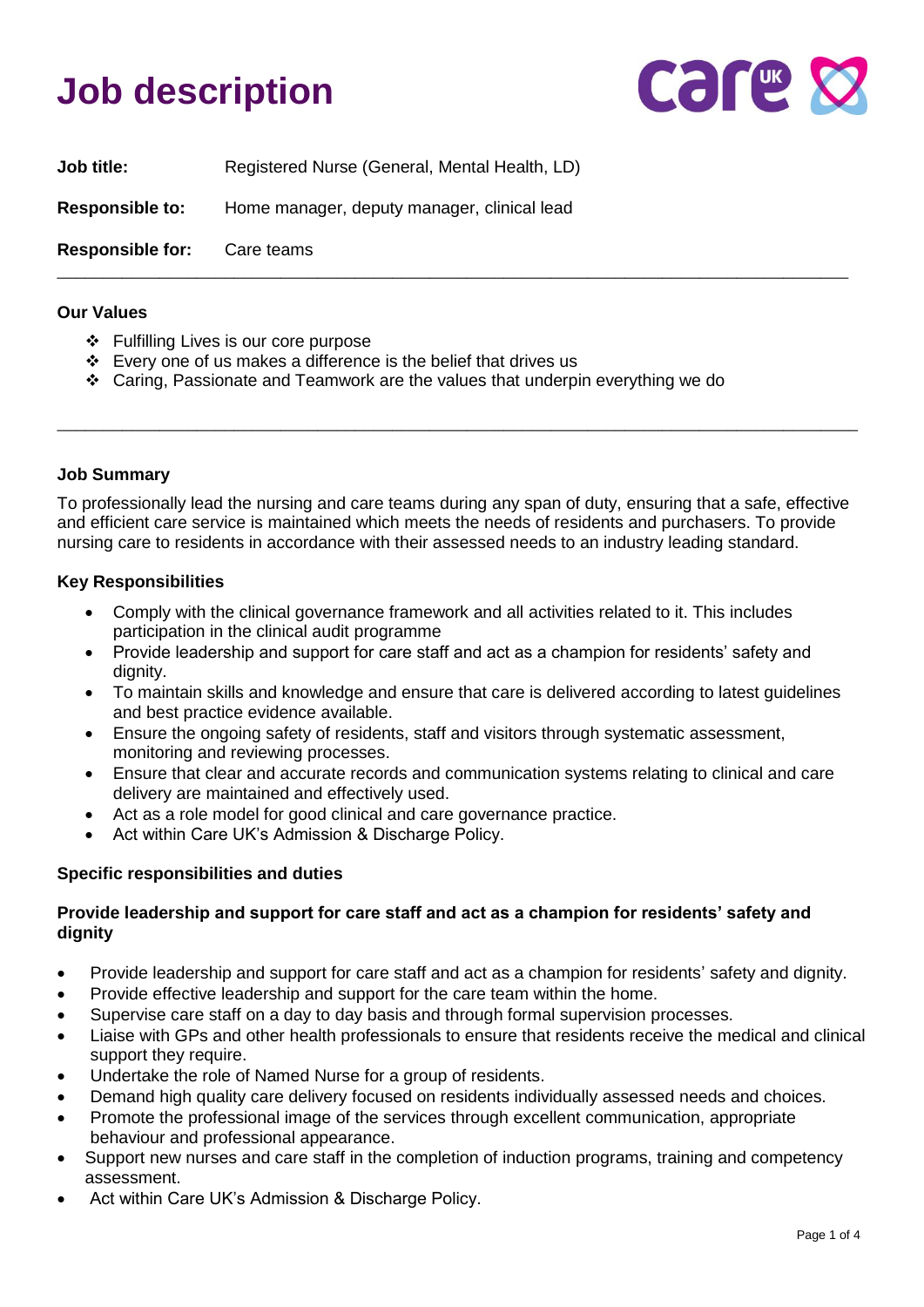#### **To maintain skills and knowledge and ensure that care is delivered according to latest guidelines and best practice evidence available**

- Maintain skills and keep up to date with clinical developments and best practice in areas relevant to care delivery in the home.
- Undertaken training appropriate to the roll, as agreed with the home manager, and ensure learning is shared and transferred into practice.
- Review the daily delivery of care, including pressure area prevention, nutrition and infection prevention and control procedures. Ensure high standards of care delivery are maintained.
- To be responsible for the safe and appropriate management, administration and recording of medication, including controlled drugs and oxygen, in accordance with NMC requirements and Care UK Policies and Procedures.
- Act at all times within your own skills and competence in accordance with NMC 'The Code'.
- To attend all statutory and mandatory training as required by the Company in order to fulfil your duties.

#### **Ensure the ongoing safety of residents, staff and visitors through systematic assessment, monitoring and reviewing processes.**

- Conduct and document care and risk assessments and develop care plans related to the assessed needs and choices of individual residents.
- Ensure that areas of identified risk are appropriately monitored and outcomes recorded and acted upon e.g. fluid and nutrition charts, turning regimes, blood glucose monitoring.
- Report all accidents and incidents promptly in accordance with Care UK Policy. Ensure accident/incident reports are written clearly and concisely and that any remedial action or learning is incorporated into care delivery.
- Ensure that residents are encouraged and supported to remain as independent and active as possible. Promote the philosophy of activity based care.
- Ensure the safety and comfort of all residents, whilst encouraging a happy, homely atmosphere.
- Be knowledgeable about Safeguarding Vulnerable Adults Policies and Procedures and report any untoward events in accordance with Care UK and Local Authority requirements.
- Ensure that clinical equipment is maintained in a safe, clean and fully functional state. Report any equipment failures or damage to the home manager.
- Be responsible for the care and protection of resident's property.
- To maintain standards of infection control within the home and to assist residents to maintain their own infection control needs.

## **Ensure that clear and accurate records and communication systems relating to clinical and care delivery are maintained and effectively used**

- Be aware of company policies and procedures and ensure requirements are incorporated into practice.
- Ensure effective and clearly documented handover systems are maintained to facilitate the effective transfer of information between staff and shifts.
- Attend and participate in nurse and staff meetings as arranged by the home manager/clinical lead.
- Understand the requirements of the Mental Capacity Act (2005) and Deprivation of Liberty Safeguards (2008) in relation to consent and best interest decision making.
- Provide information to residents and relatives in relation to care delivery, being mindful of data protection and Caldicott requirements.
- Ensure high standard of record keeping are maintained in accordance with NMC, Health and Social Care Act (2008) and Essential Standards of Quality and Safety (2010) and company requirements.

## **Act as a role model for good clinical and care governance practice**

- Act at all times within own competence and knowledge in line with NMC registration requirements.
- Report any concerns regarding poor performance or unsafe practice via line management.
- Intervene immediately in situations where there is significant risk to residents.
- Assist the home manager to meet all relevant regulatory, contract and good practice standards.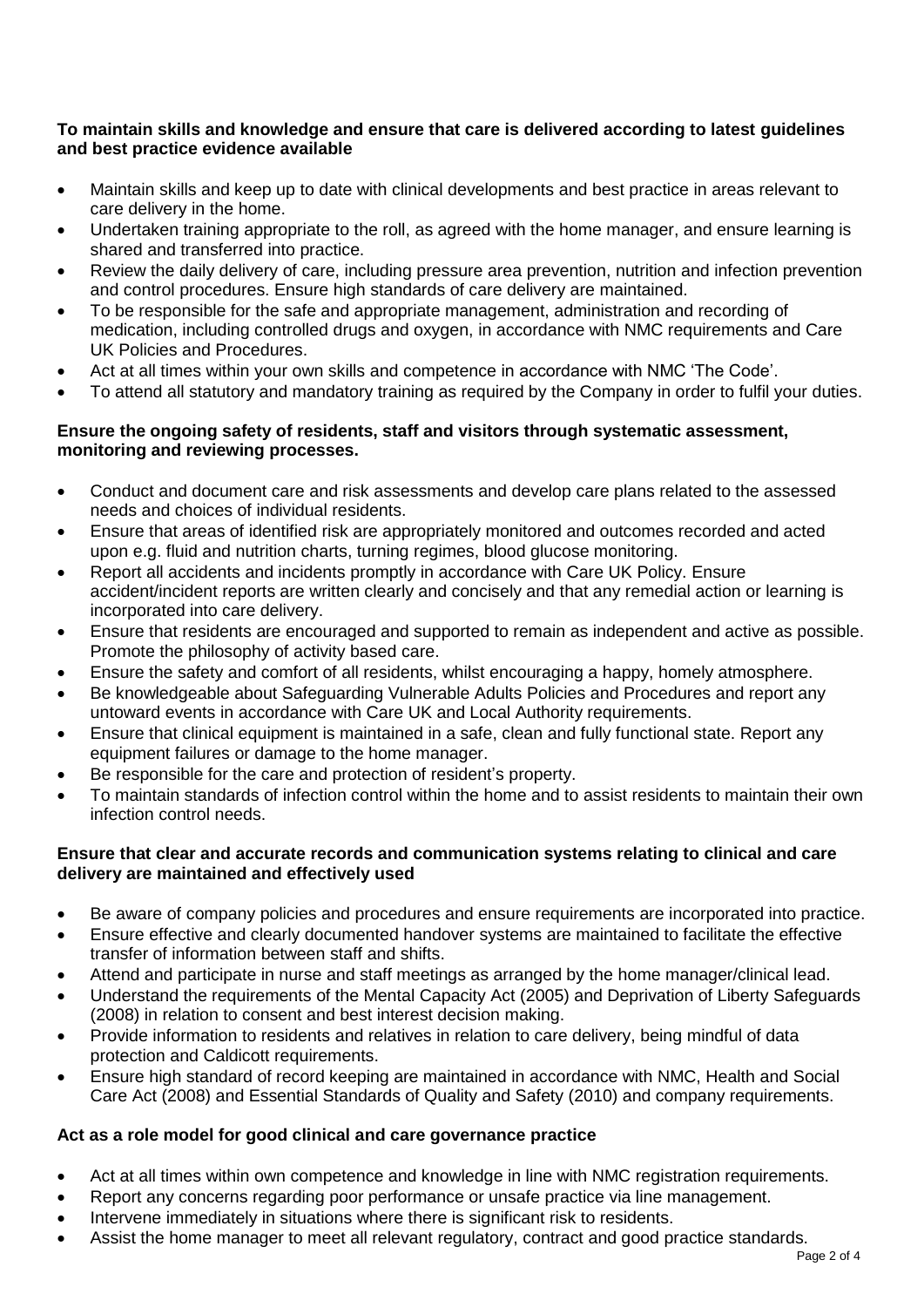- Maintaining necessary residents confidentiality; at all times being mindful of Caldicott requirements and following the Nursing and Midwifery Council (NMC) 'Code'.
- Participate in continuous professional development to ensure requirements of the Nursing and Midwifery Council (NMC) revalidation are met.

## **Safeguarding of Vulnerable Adults / Mental Capacity Act**

#### **Safeguarding of Vulnerable Adults / Mental Capacity Act**

To complete training on Safeguarding of Vulnerable Adults and the Mental Capacity Act and be able to understand and implement SVA and MHA policies and procedures taking responsibility for reporting any safeguarding concerns to the senior person on duty or on-call Regional Director.

#### **Health and Safety**

As an employee of Care UK, the post holder has a duty under the Health and Safety at Work Act 1974, to:

- Take reasonable care of the health and safety of themselves and all other persons who may be affected by their acts or omissions at work.
- Co-operate with their employer to ensure compliance with Health and Safety legislation and the Health and Safety policies and procedures of the organisation, not intentionally or recklessly interfere with, or misuse, anything provided in the interests of health, safety, or welfare, in pursuance of any of the relevant statutory provisions.
- To ensure that adequate measures are taken to protect the health and safety of all staff including the maintenance and upkeep of a safe environment.

#### **Data Protection**

The post holder must at all times respect the confidentiality of information in line with the requirements of the Data Protection Act 2018 and the company's ISO27001 accreditation. This includes, if required to do so, obtain, process and/or use information held on a computer in a fair and lawful way, to hold data only for the specified registered purposes and to use or disclose data only to authorised persons or organisations as instructed.

- ❖ This list of duties and responsibilities is by not exhaustive and the post holder may be required to undertake other relevant and appropriate duties as reasonably required.
- $\div$  This job description is subject to regular review and appropriate modification.